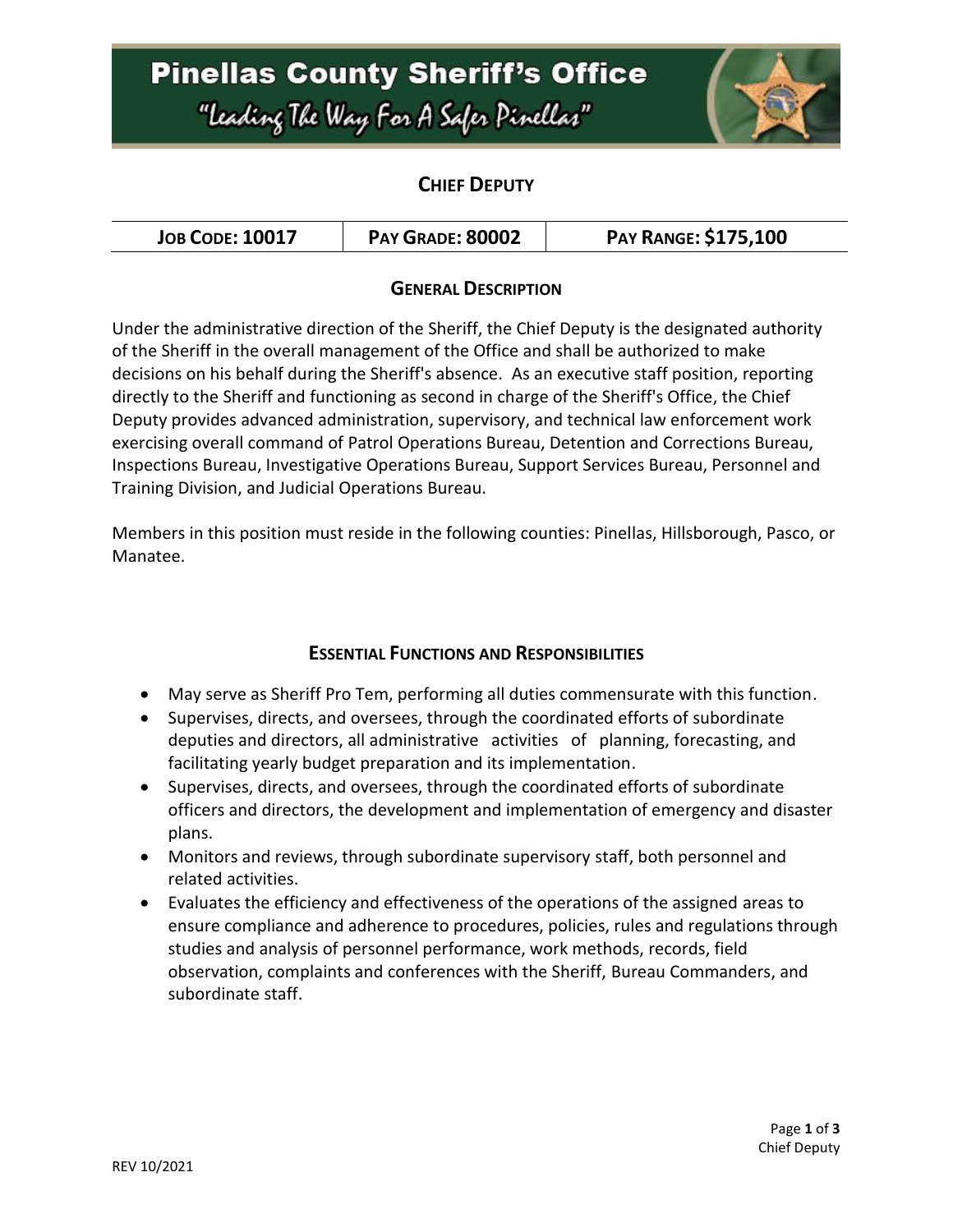# **Pinellas County Sheriff's Office** "Leading The Way For A Safer Pinellar"



### **QUALIFICATIONS**

- Bachelor's degree with a major in law enforcement, public administration, business administration, or a related field from an institution accredited by an accrediting body recognized by the U. S. Dept. of Education.
- Experience as a public administrator.
- Extensive management knowledge in the field of law enforcement.
- Certification of completion of law enforcement training as required by the State of Florida.
- Meet requirements and standards of the Florida Criminal Justice Standards and Training Commission as authorized by F.S.S. 943.13.
- Must possess a valid Florida Driver's License.

#### **KNOWLEDGE, SKILLS, AND ABILITIES**

- Extensive knowledge of modern principles and practices of police administration.
- Extensive knowledge of civil, criminal, and administrative law at all levels, and pending and/or proposed changes.
- Extensive knowledge of criminal investigation procedures and techniques.
- Extensive knowledge of procedures, policies, practices, rules and regulations governing activities of the administrative functions and their interpretation, in order to exact efficient, effective performances and maintain a high degree of cooperation among subordinate members.
- Thorough knowledge of the powers, duties, functions, jurisdiction and responsibilities of the Sheriff's Office.
- Ability to plan, delegate and distribute workload to personnel.
- Ability to communicate clearly and concisely, orally and in writing.
- Ability to evaluate research and analytical reports for impact and development.
- Ability to comply with the Drug Free Workplace Act.

### **PHYSICAL ABILITIES**

The physical abilities listed below are requirements to perform the essential functions and responsibilities.

- Requires satisfactory medical standards as stated on FDLE form CJSTC 75A, agency medical physical clearance form, and the following:
	- o Visual acuity of 20/30 vision standard in each eye; if corrective lenses must be used to satisfy 20/30 vision standard, uncorrected vision should be no worse